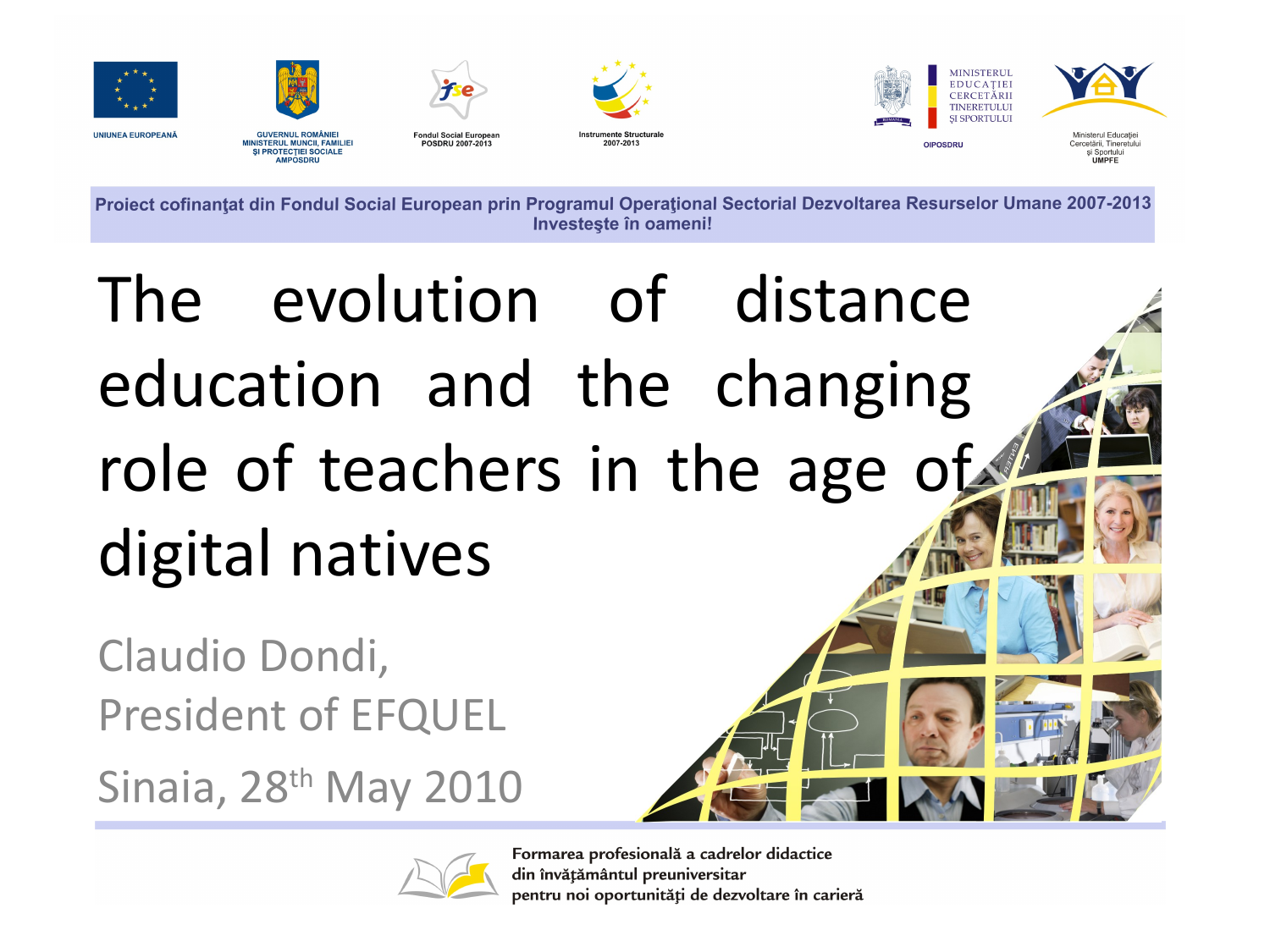#### A historic perspective on distance education



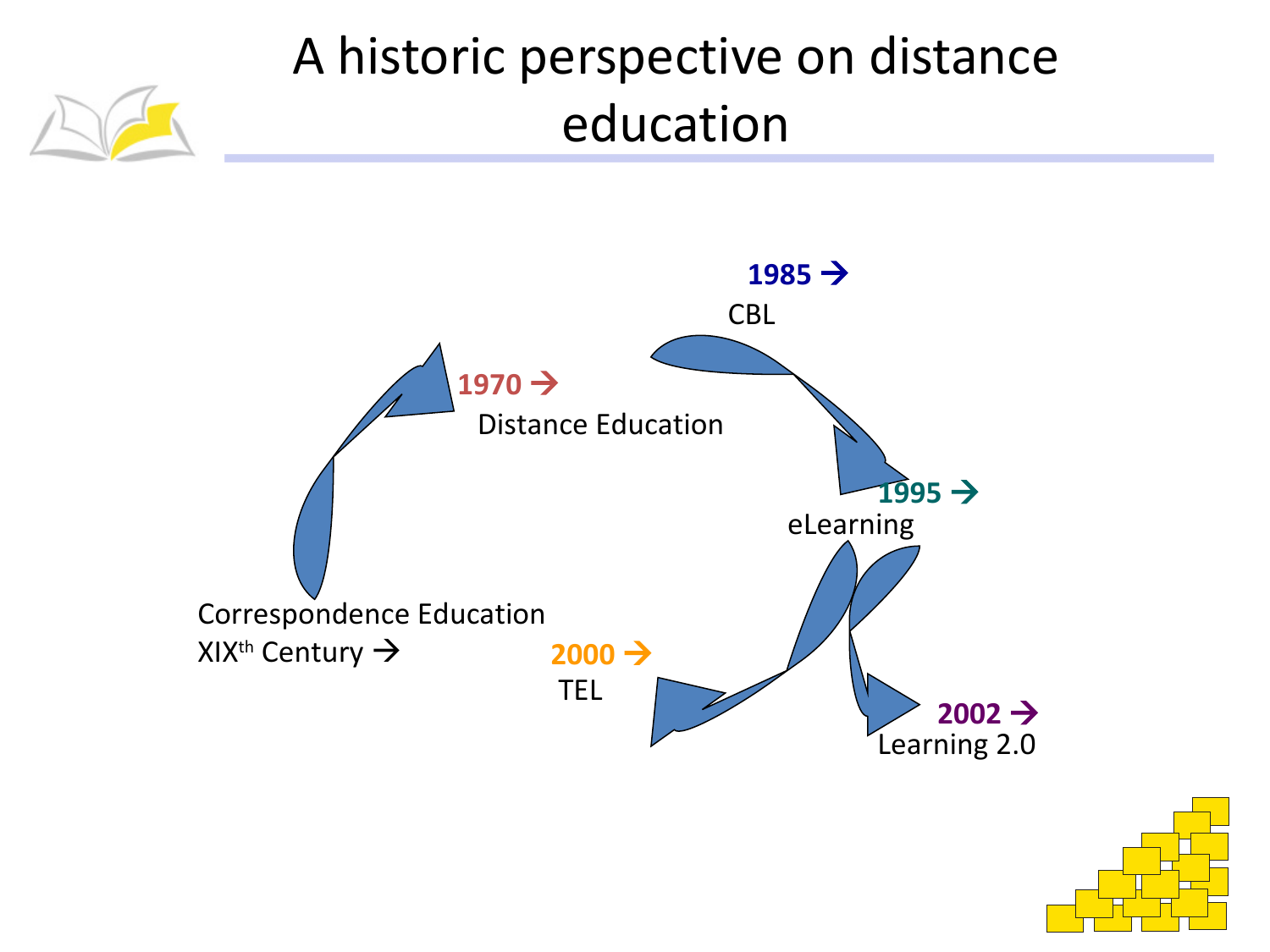

#### In the nineties



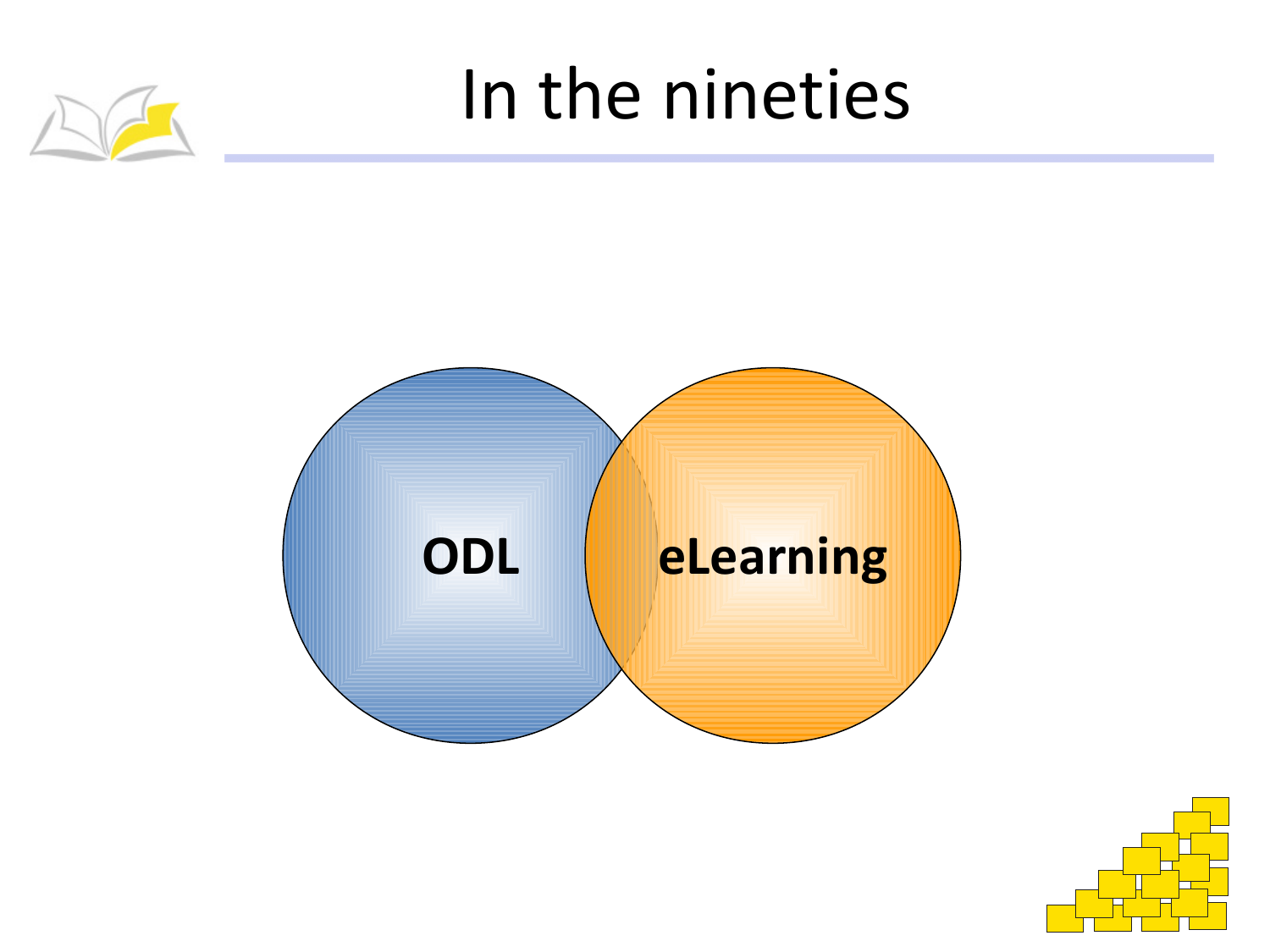

Is eLearning in crisis?

eLearning in policy discourse

• eLearning in practice

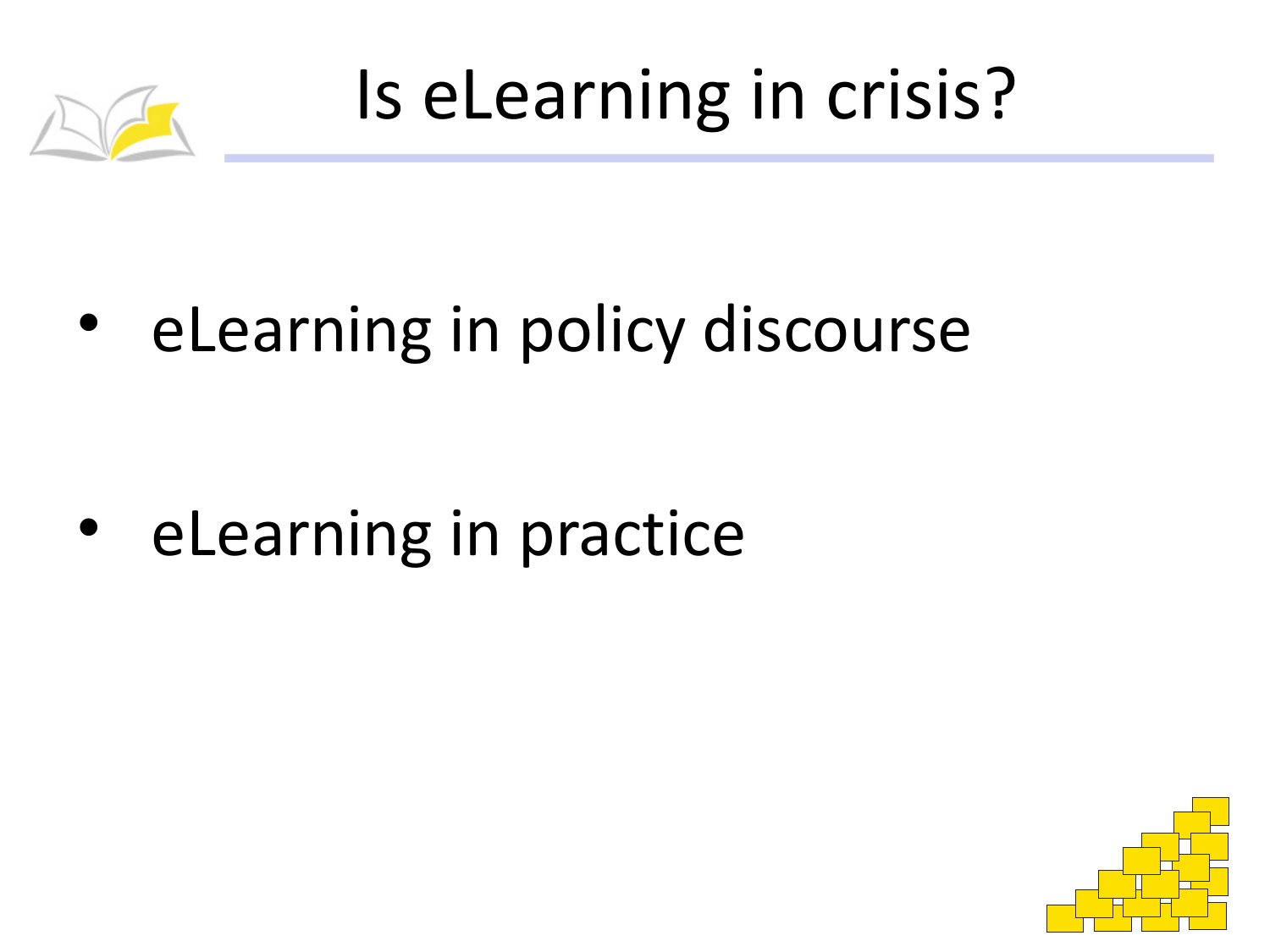

## The concept of eLearning

• Too general

• Not an aim in itself

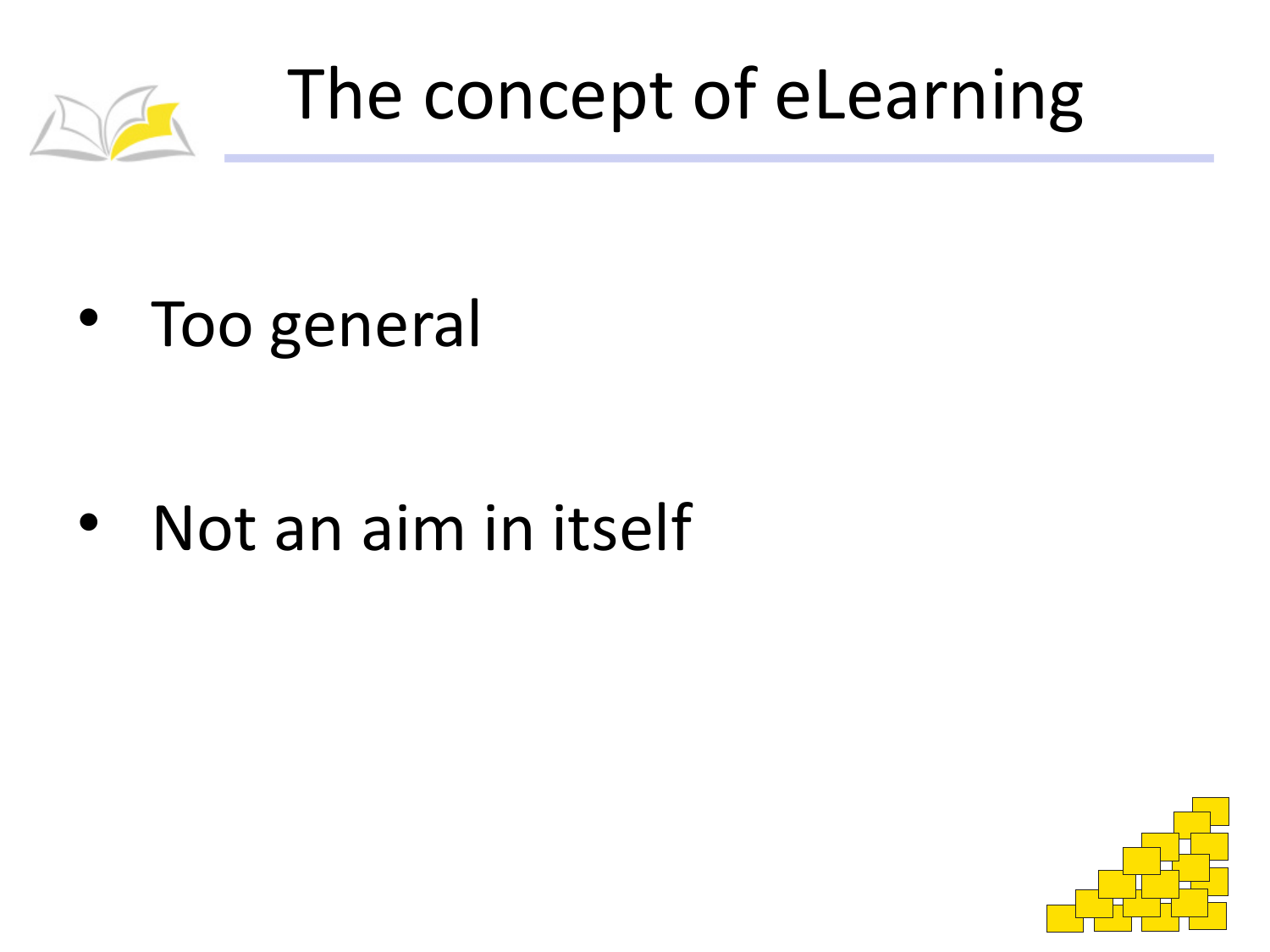

Differentiation

## Objective differentiation

the eLearning territories:

-Aims, Contexts, Learning patrimonies

# **Subjective differentiation**

Roles, values, visions of the world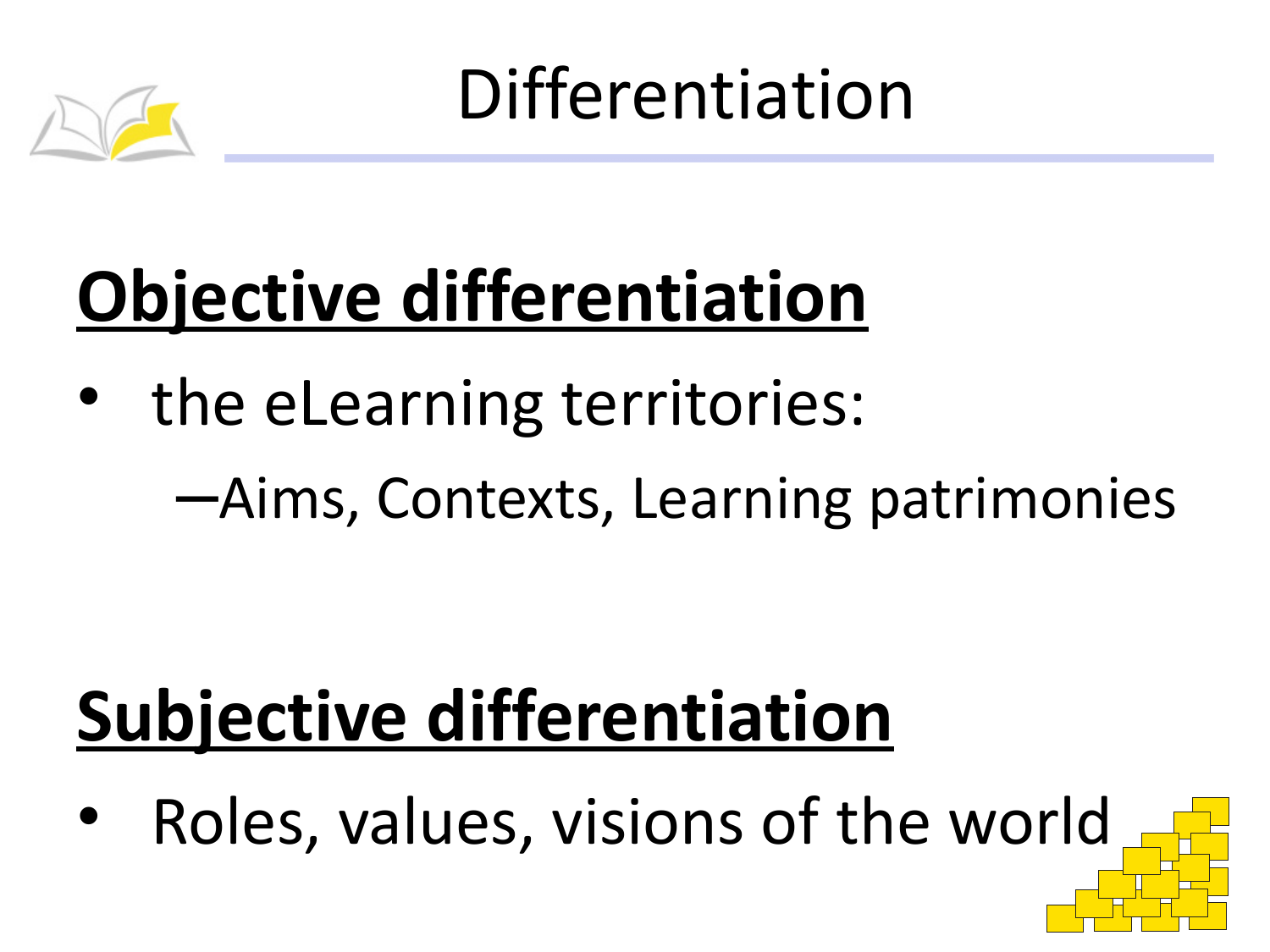

eLearning territories...

#### ... as meta-contexts for innovation development

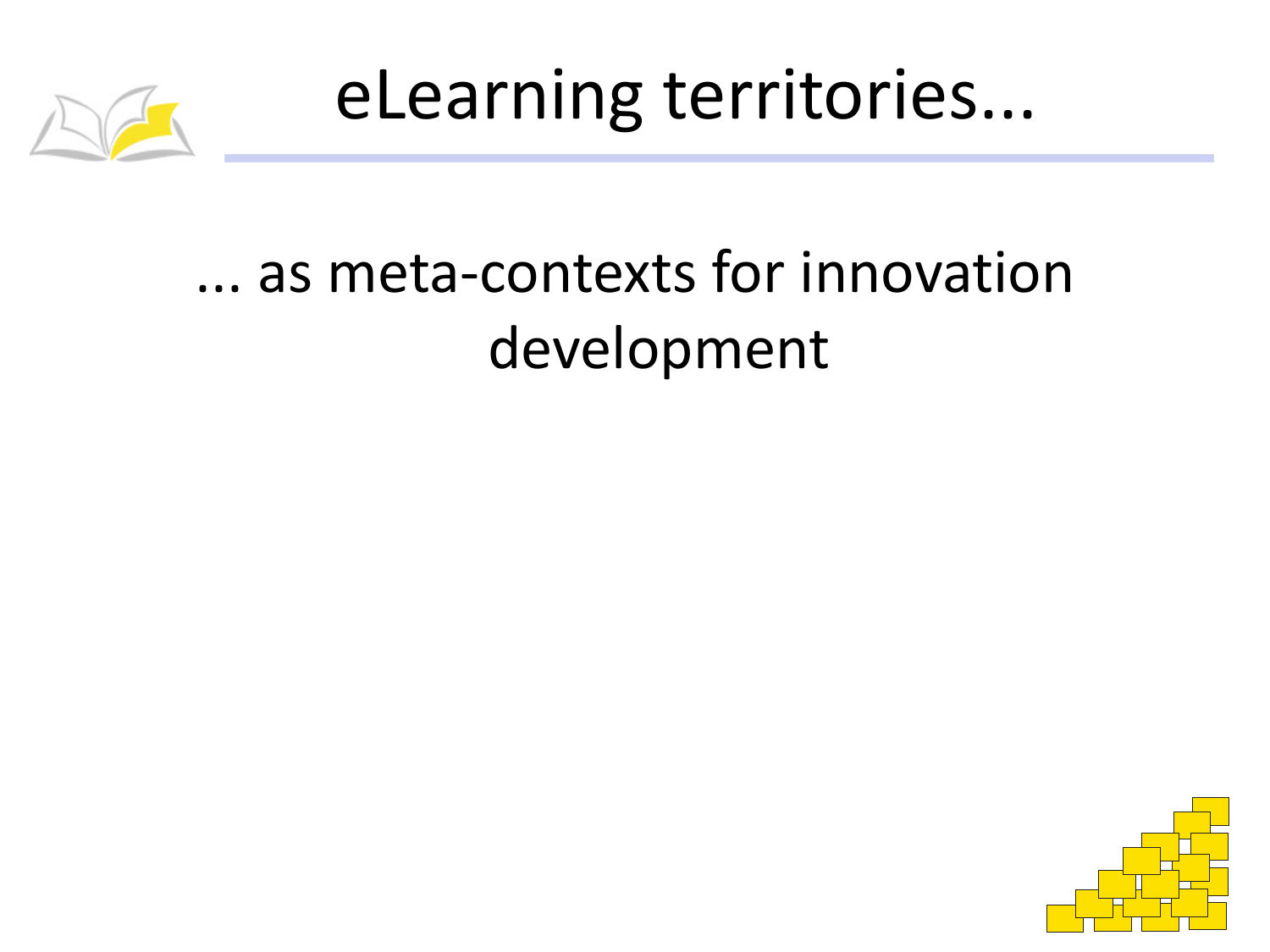## eLearning Territories

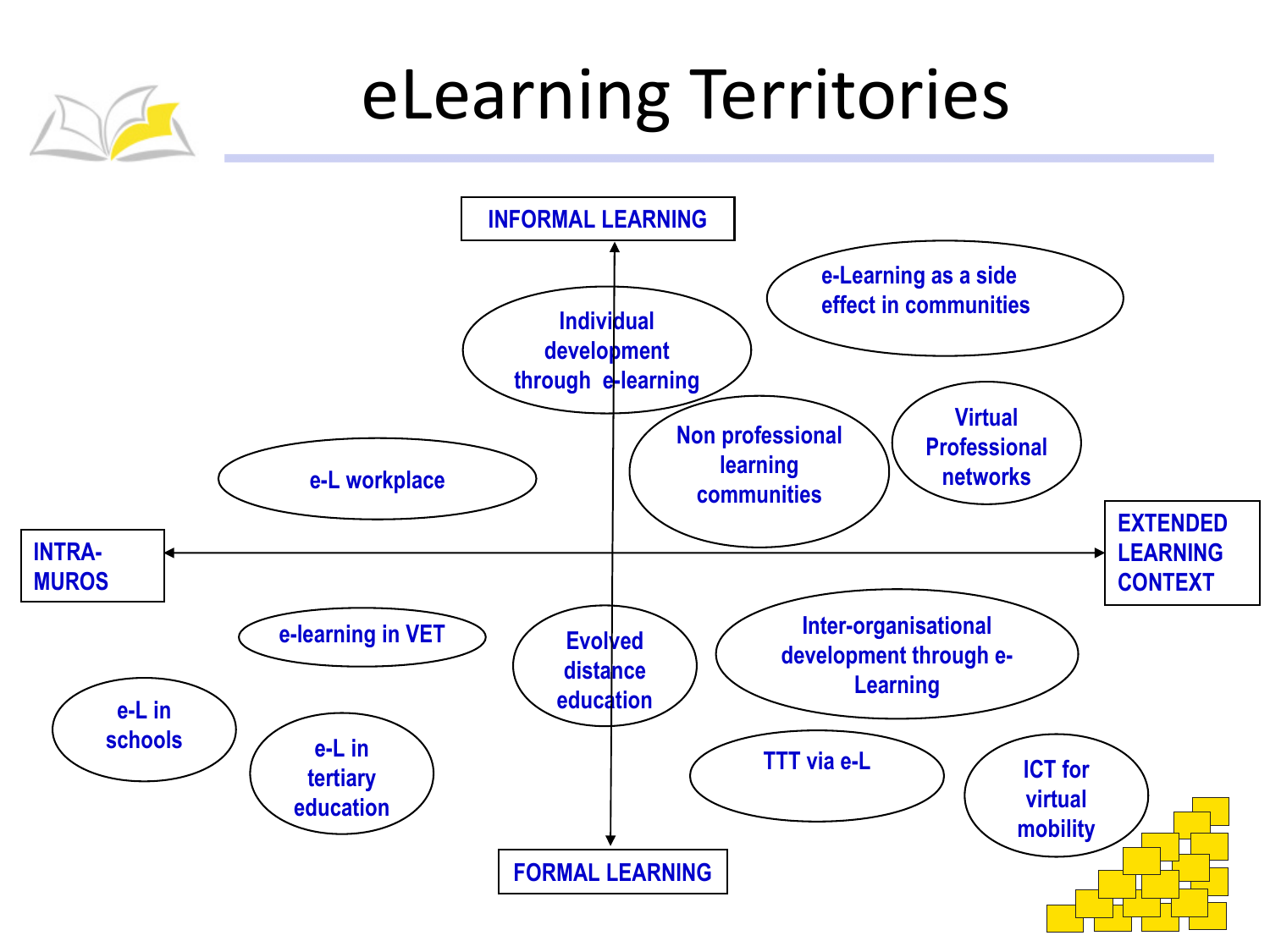# The Megatrends recommendations

The main objective of the "Megatrends in elearning provision" project was to identify the megaproviders of e-learning in the European Union, that is to identify e-learning systems which have achieved robustness, sustainability and critical mass to such an extent that one can confidently assert that they are permanent providers of e-learning in Europe and will not be going away.

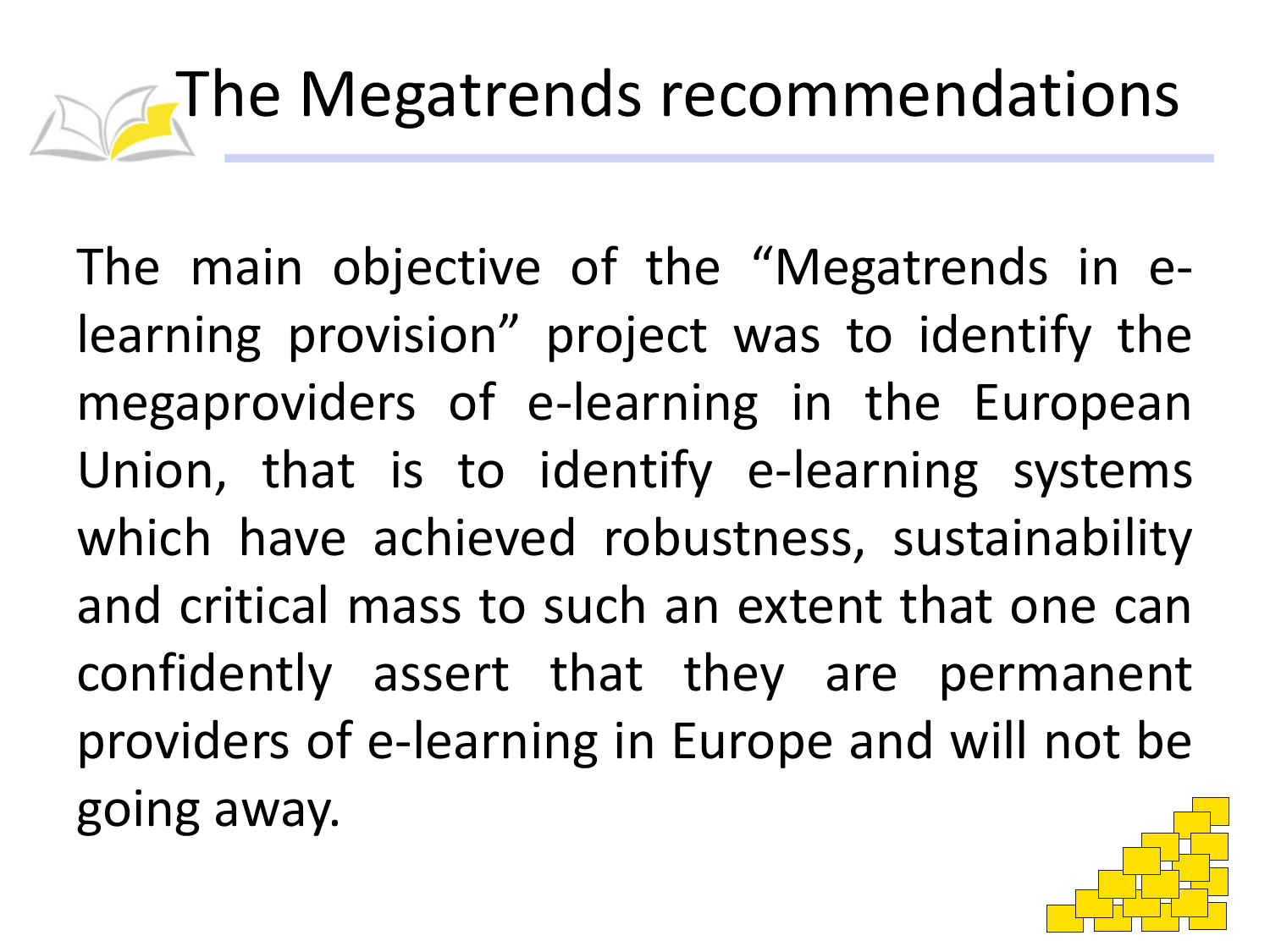## Recommendations for robust and sustainable provision of large scale eLearning 1/4

- the 25 factors proposed in the analyses of megaproviders of e-learning in Europe;
- two additional factors that were suggested by the analysis of the megaproviders;
- seven factors that were suggested through the analysis of the e-learning initiatives that did not reach targeted goals.

The recommendations based on the 34 factors proposed in the analyses are listed below:

- 1. Learn from institutions with a long history and tradition of dealing with distance education;
- 2. Build high competence and tradition in online education;
- 3. Focus on evolutionary step-by-step development and scalability;
- 4. Promote continuing research and evaluation related to online education;
- 5. Develop high competence in information and communication technology (ICT);
- 6. Use standard and widely-used technologies; widely-used technologies enable students to apply the software and hardware they have at their disposal with little need to buy and install additional equipment;
- 7. Acquire well integrated ICT systems that support online education;
- 8. Develop effective administrative systems;
- 9. Provide a wide range of subjects and levels that are attractive to students a employment;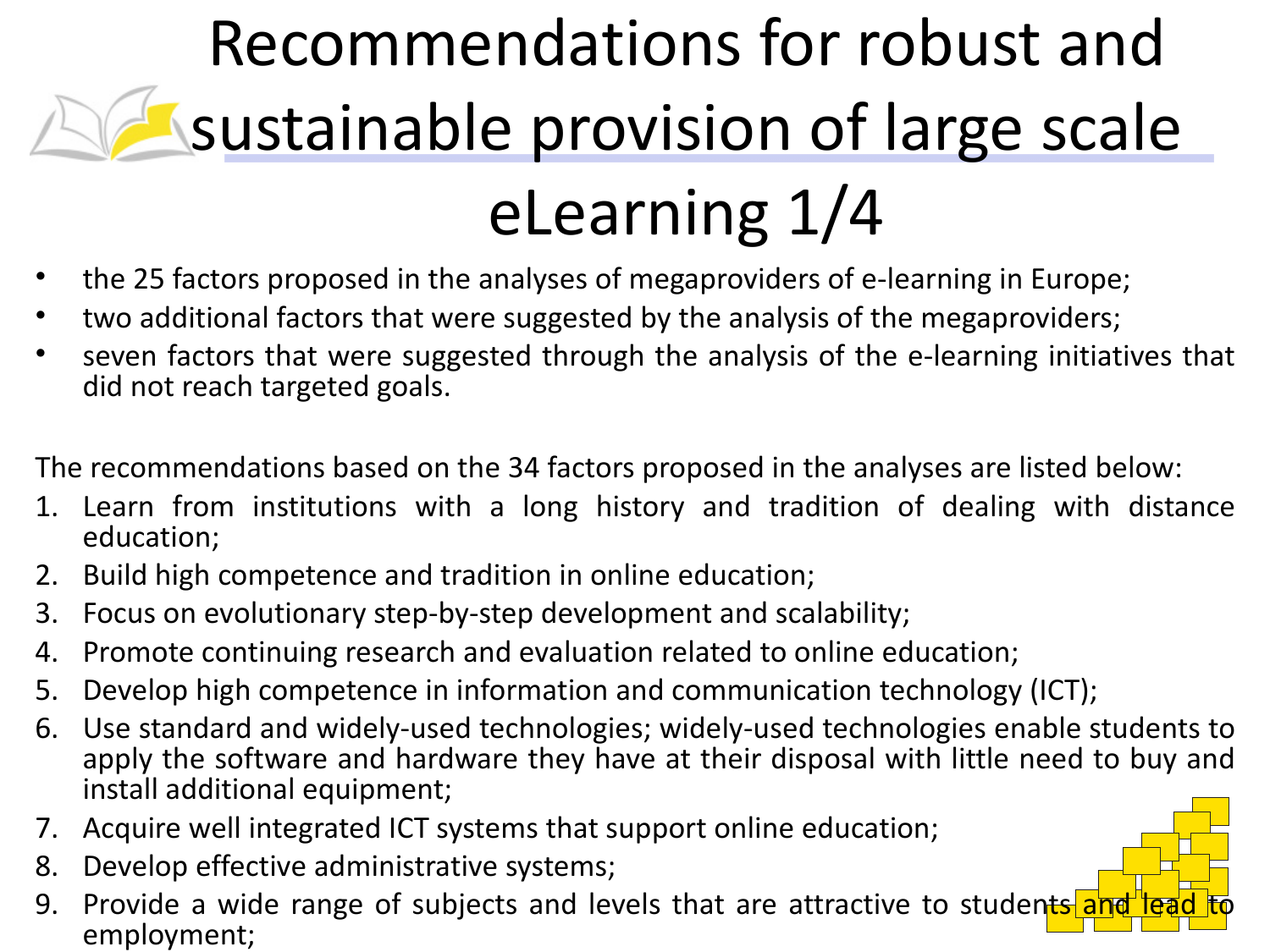## Recommendations for robust and sustainable provision of large scale eLearning 2/4

- 10. Select a wise choice of topics, courses, and programmes that are onlineable;
- 11. Weigh the potential benefits of flexible start-up and progression against the advantages of being able to work with stable groups in virtual classrooms;
- 12. Focus on asynchronous communication. Student's time flexibility leads to asynchronous communication and little focus on synchronous communication technologies;
- 13. Make sure to receive support from top management;
- 14. Attract enthusiastic employees who believe in online education;
- 15. Develop strategies that support online education and make sure that the employees are loyal to the strategy;
- 16. Focus on quality;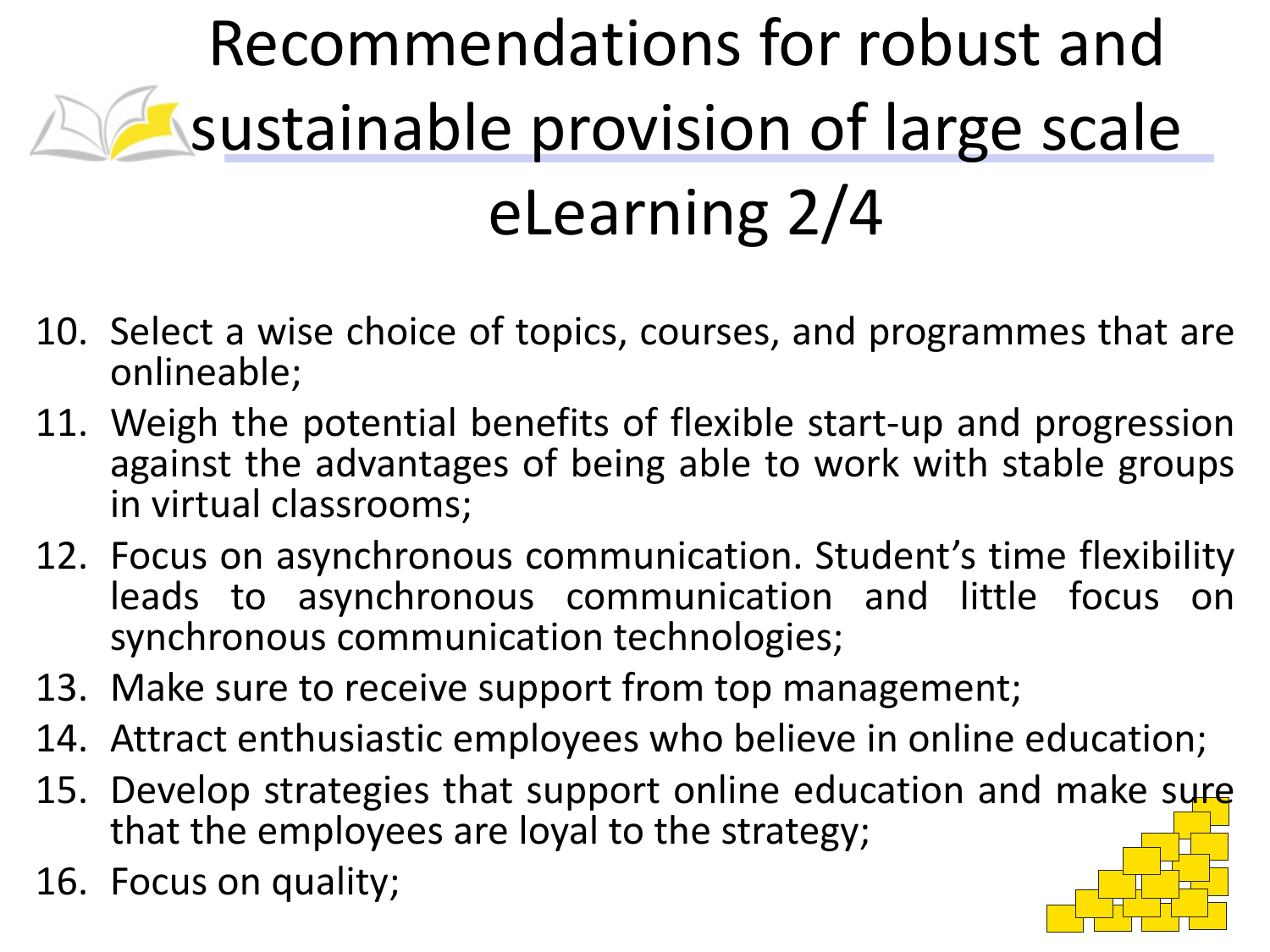### Recommendations for robust and sustainable provision of large scale eLearning 3/4

- 17. Develop effective administrative routines;
- 18. Focus on predictable and manageable teacher workload;
- 19. Consider collaboration with other educational institutions;
- 20. Strive for high formal and informal credibility with the government and public administration;
- 21. Establish some sort of industrialization such as division of labour, systemization, automation, rationalization, and work flow management;
- 22. Focus on cost-effective courses that give much learning for the money;
- 23. Secure stable and predictable sources of income from operation of online education;
- 24. Utilize the pressure on the necessity to change as a means to be flexible, to stay in business and to adapt to the changing market;
- 25. Prefer contracts with part-time tutors and course developers that allow flexible employment and use of staff to adapt to changes in markets;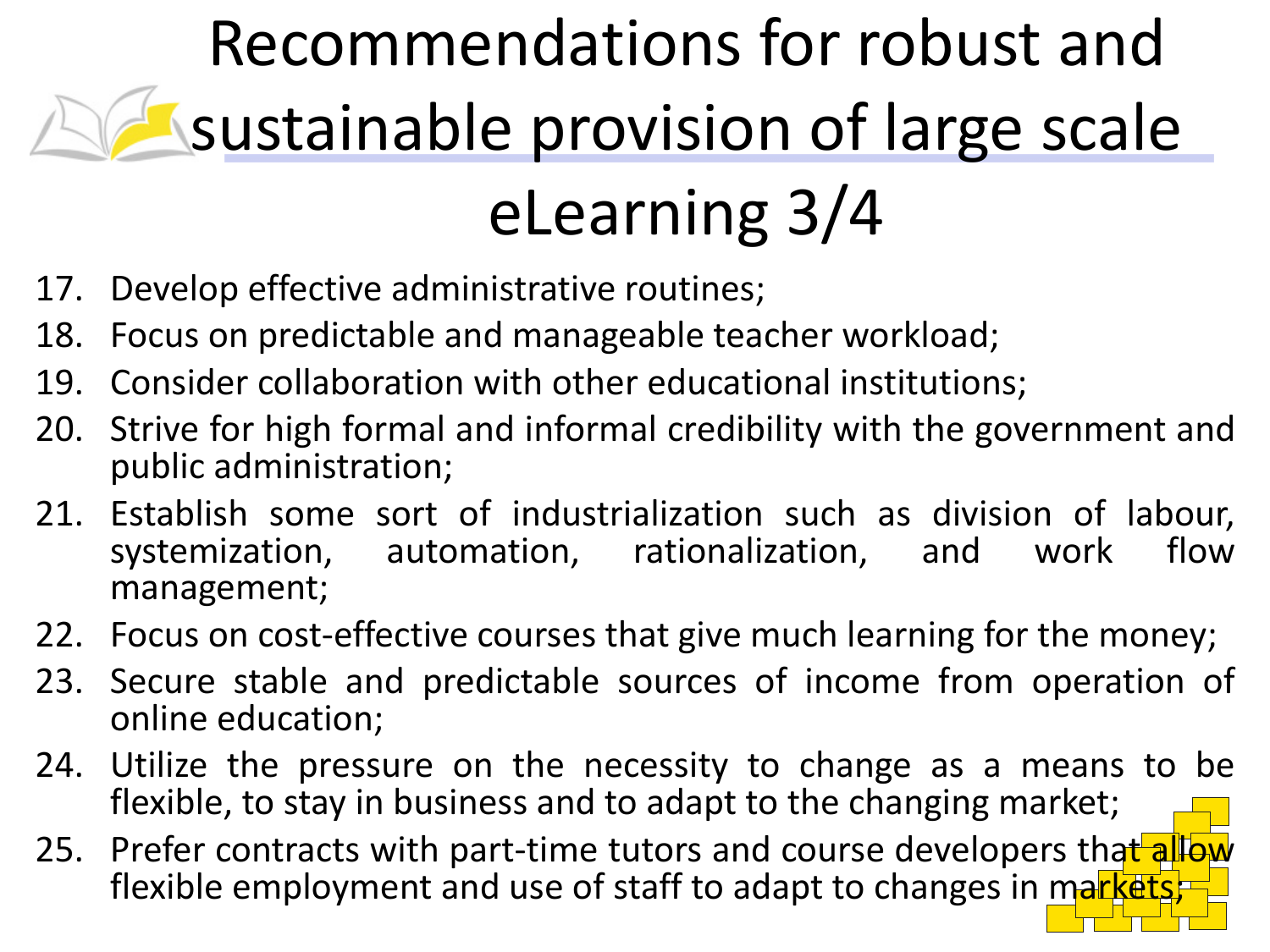## Recommendations for robust and sustainable provision of large scale eLearning 4/4

- 26. Develop high competence and good practice in marketing;
- 27. Treasure well known brand names;
- 28. Realize that hard-nosed market research is essential for the success of any elearning initiative;
- 29. Plan carefully for and control carefully the revenue and expenses. Seeding funding dries up quickly;
- 30. Choice of courses and their accreditation is crucial;
- 31. Define precisely the relationships of your initiative to existing providers and define precisely the institutional model you will adopt;
- 32. Plan carefully to manage both educational and business activities;
- 33. Avoid top-down political and boardroom initiatives;
- 34. Avoid consortia of institutions that compete with each other and the consortium.

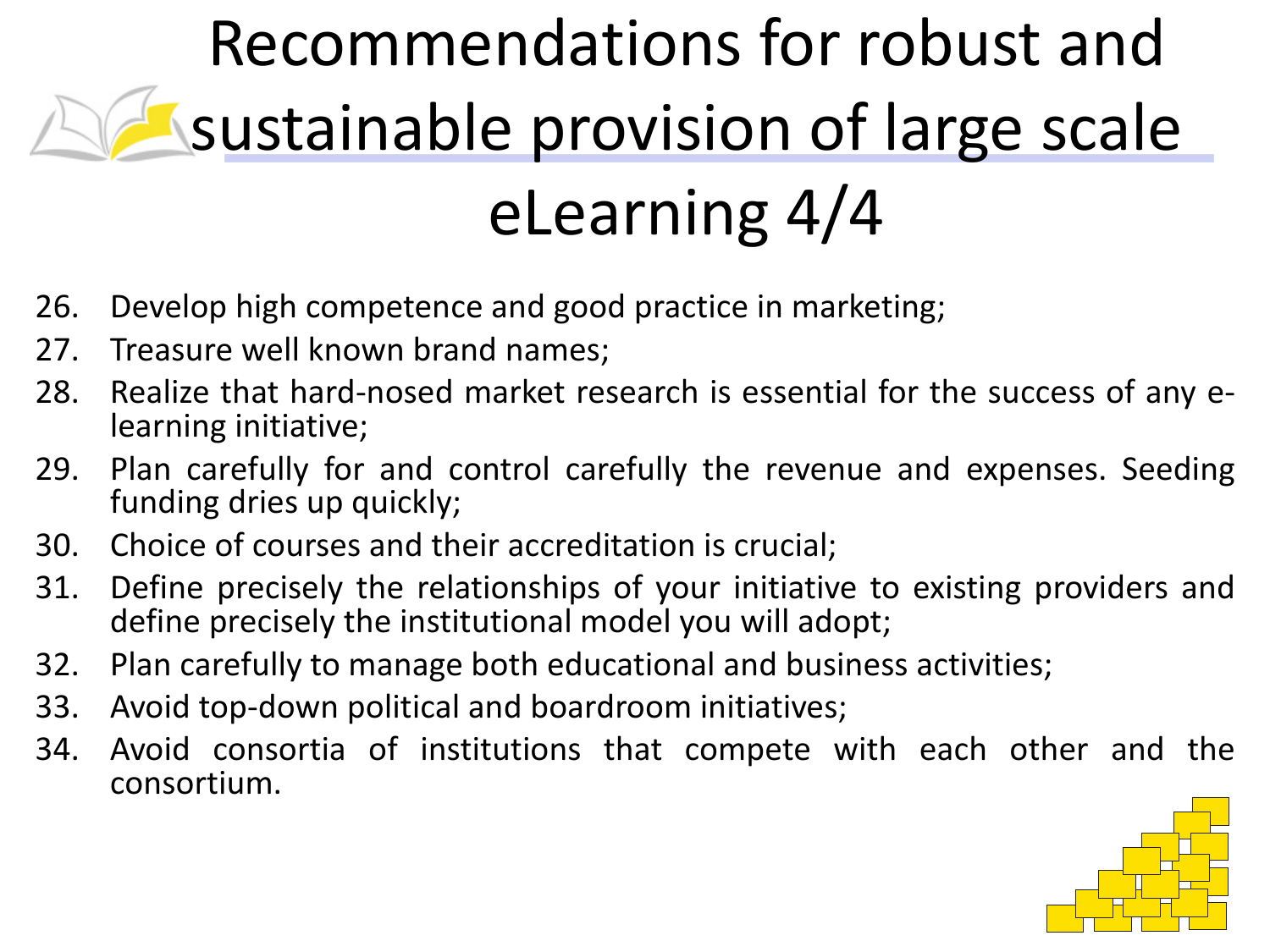## From eLearning 2000 to *i* eLearning 2010

- i as innovative
- i as intelligent
- i as integrated
- i as inter-personal
- i as imaginative
- i as inclusive
- i as international
- $i$  as  $I$  that is ownership of learning

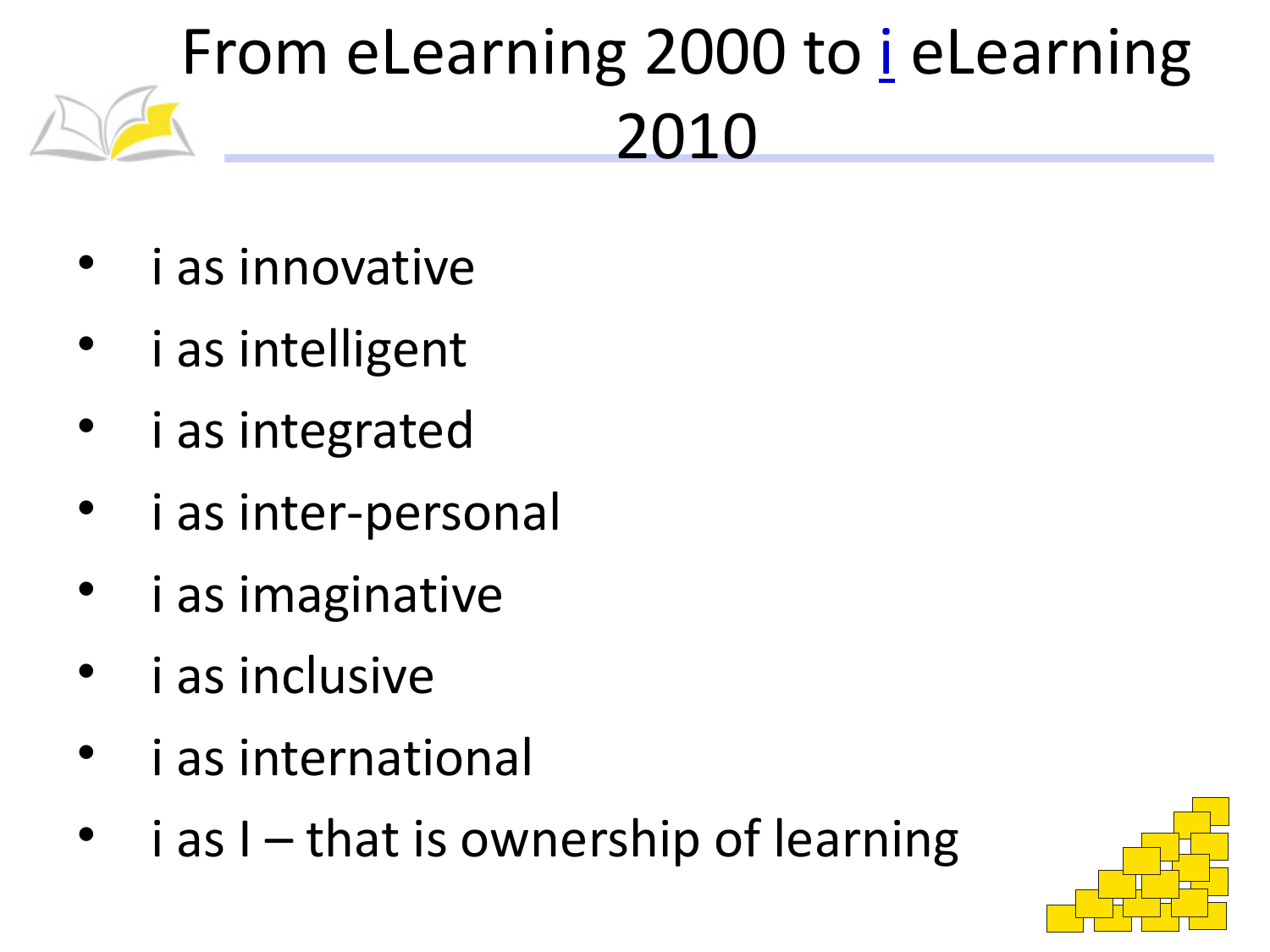## Which eLearning for the future? - 1/2

| e-L 2000                                         | i-eL 2010                                             |
|--------------------------------------------------|-------------------------------------------------------|
| distributes consolidated                         | generates new knowledge                               |
| knowledge                                        | is owned by the learner                               |
| is still e-Teaching                              | creates learning                                      |
| may isolate the learner                          | communities                                           |
| is delivered by a single<br>provider/institution | is the result of and a tool to<br>support partnership |
| ignores the learner's context                    | builds on the learner's                               |
| and previous achievements                        | contexts and previous                                 |
|                                                  | achievements                                          |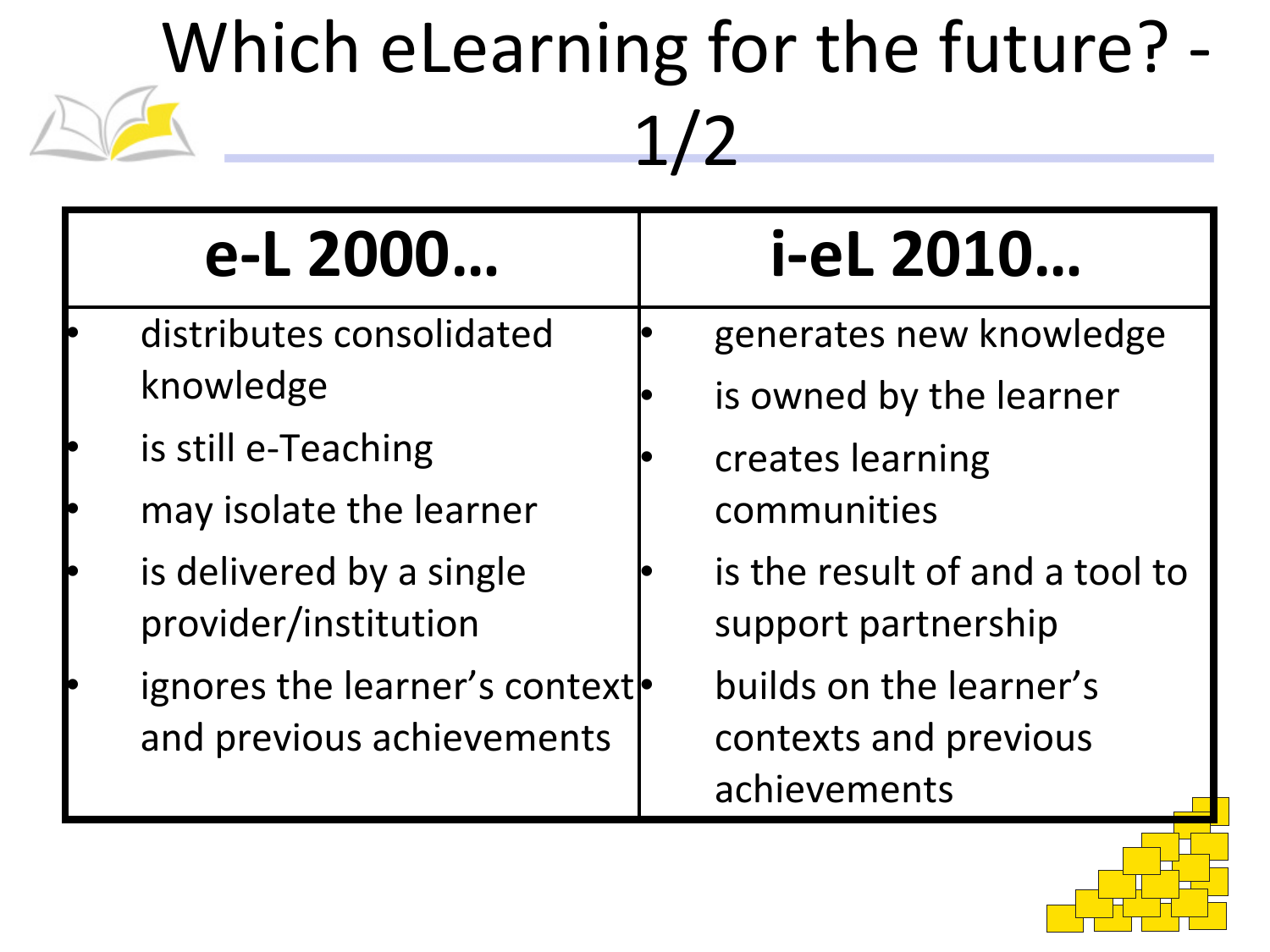# Which eLearning for the future? - 2/2

| e-L 2000                                                                                | i-eL 2010                                                                 |
|-----------------------------------------------------------------------------------------|---------------------------------------------------------------------------|
| depresses the learner's creativity<br>by transmissive logics                            | stimulates the learner's creativity<br>by enhancing the ludic dimension   |
| squeezes the role of teachers and<br>learning facilitators<br>focuses on technology and | of learning<br>enriches the role of teachers and<br>learning facilitators |
| contents<br>substitutes classroom sessions                                              | focuses on quality, processes and<br>learning context                     |
| privileges those who already learn                                                      | is embedded in organisational and<br>social processes of transformation   |
|                                                                                         | reaches and motivates those who<br>were not learning                      |
|                                                                                         |                                                                           |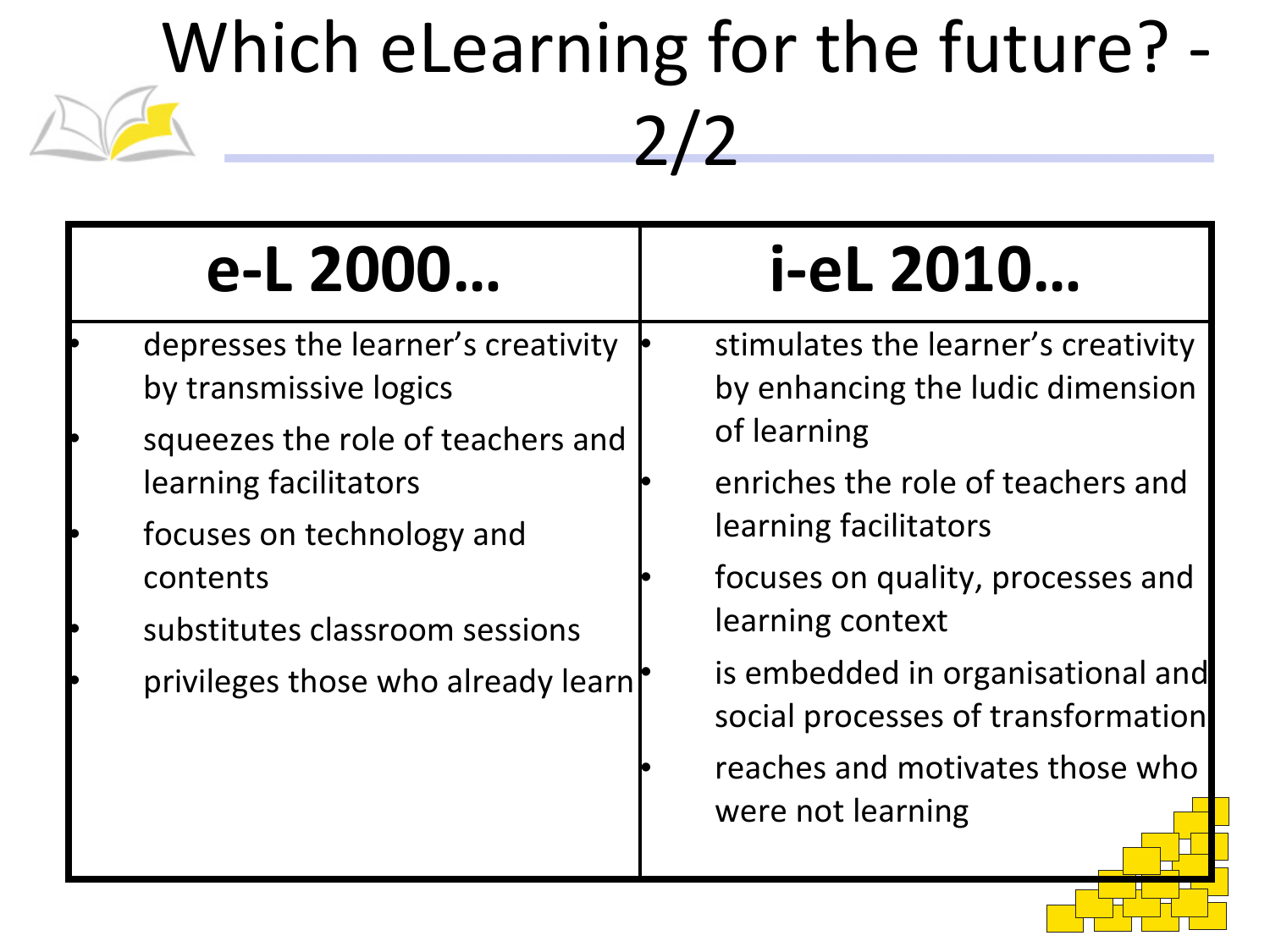

The ideal place for new eLearning is not where consolidated knowledge has to be spread but where new knowledge is developed, where innovation objectives are to be shared and achieved in a participative way

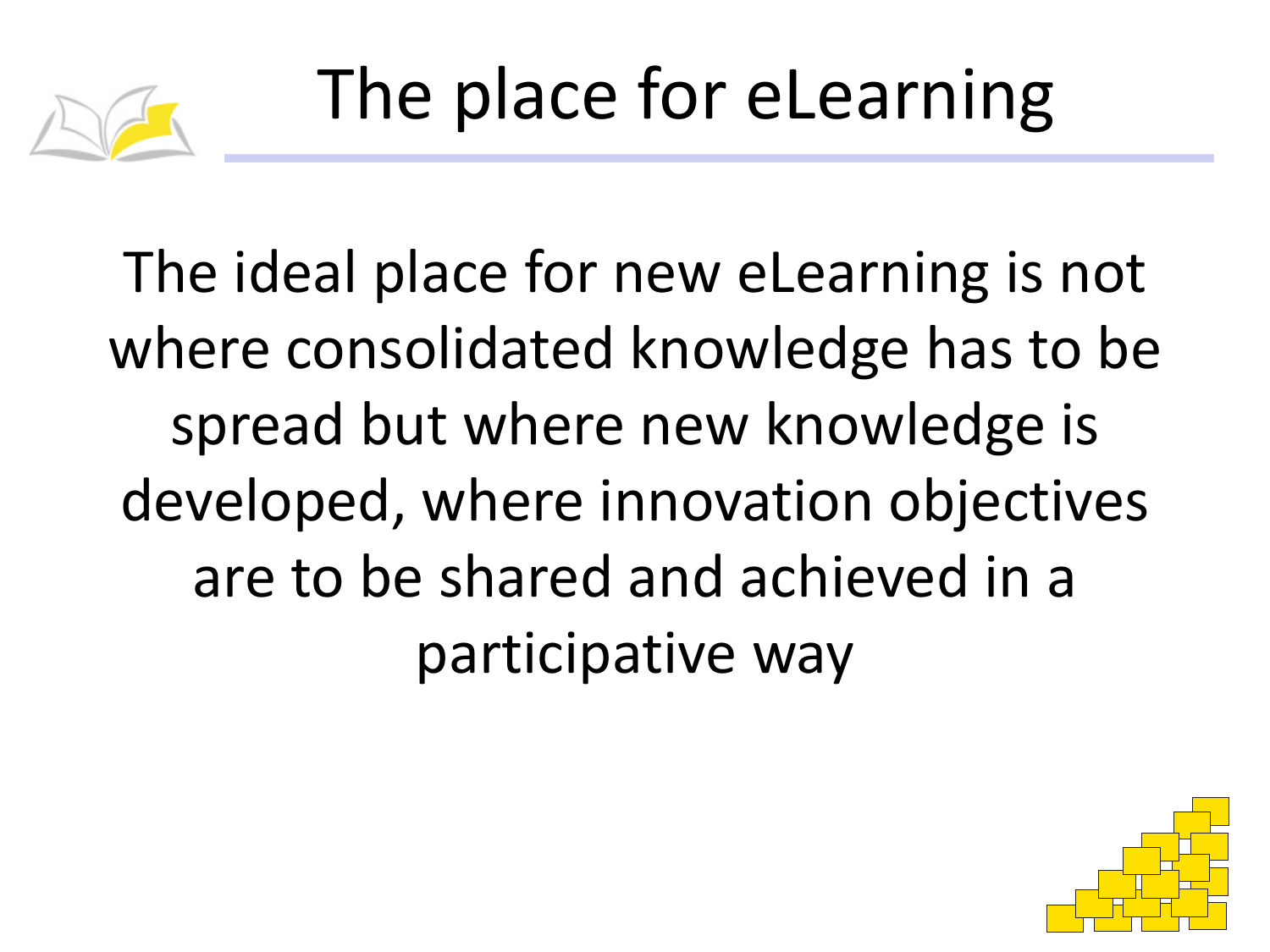

### The place for eLearning



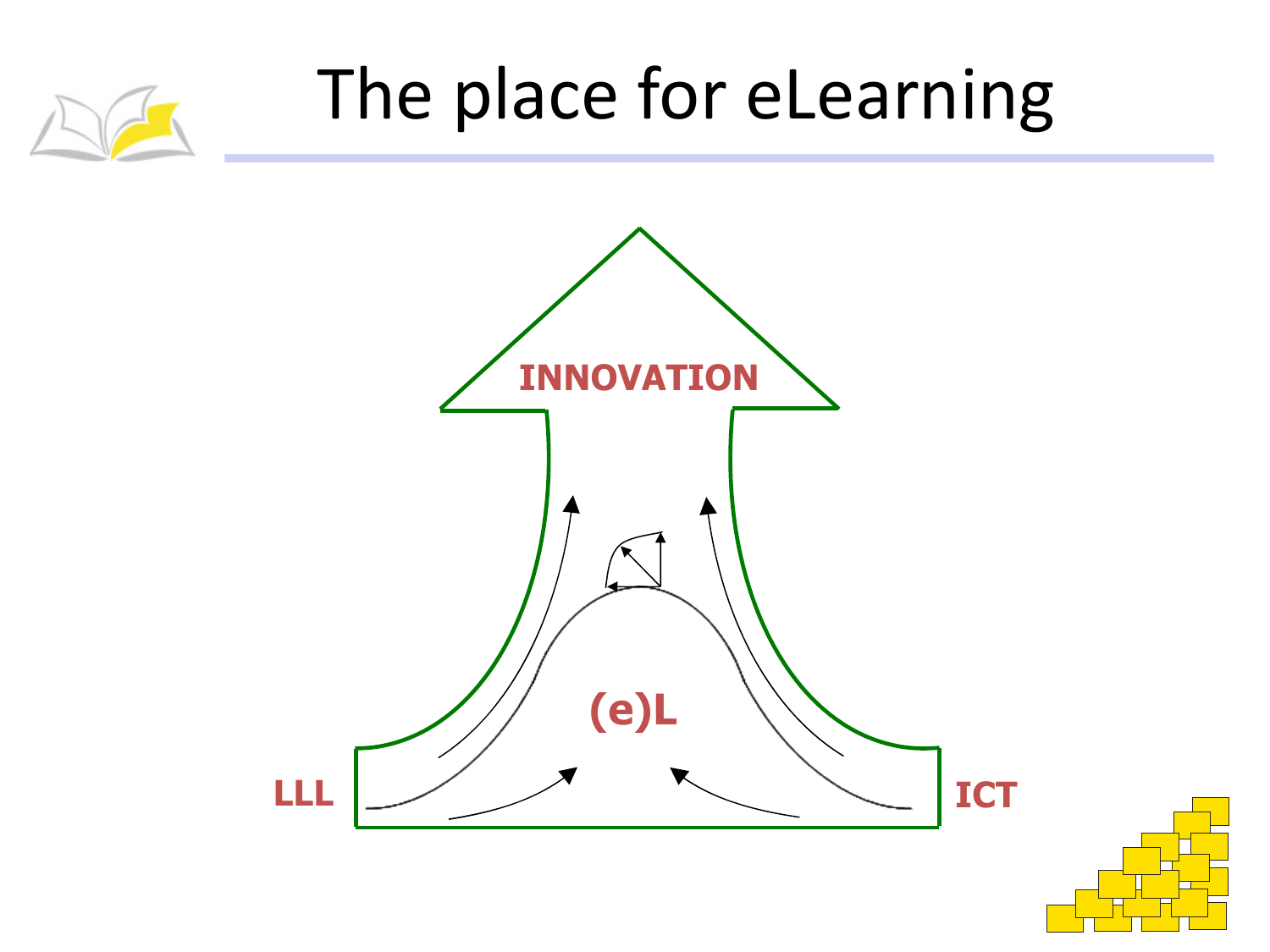

- From living content repositories to learning process specialists
- From disciplines to competences
- From teaching to supporting learning competences of learners
- Shaping the lifelong learners of the future

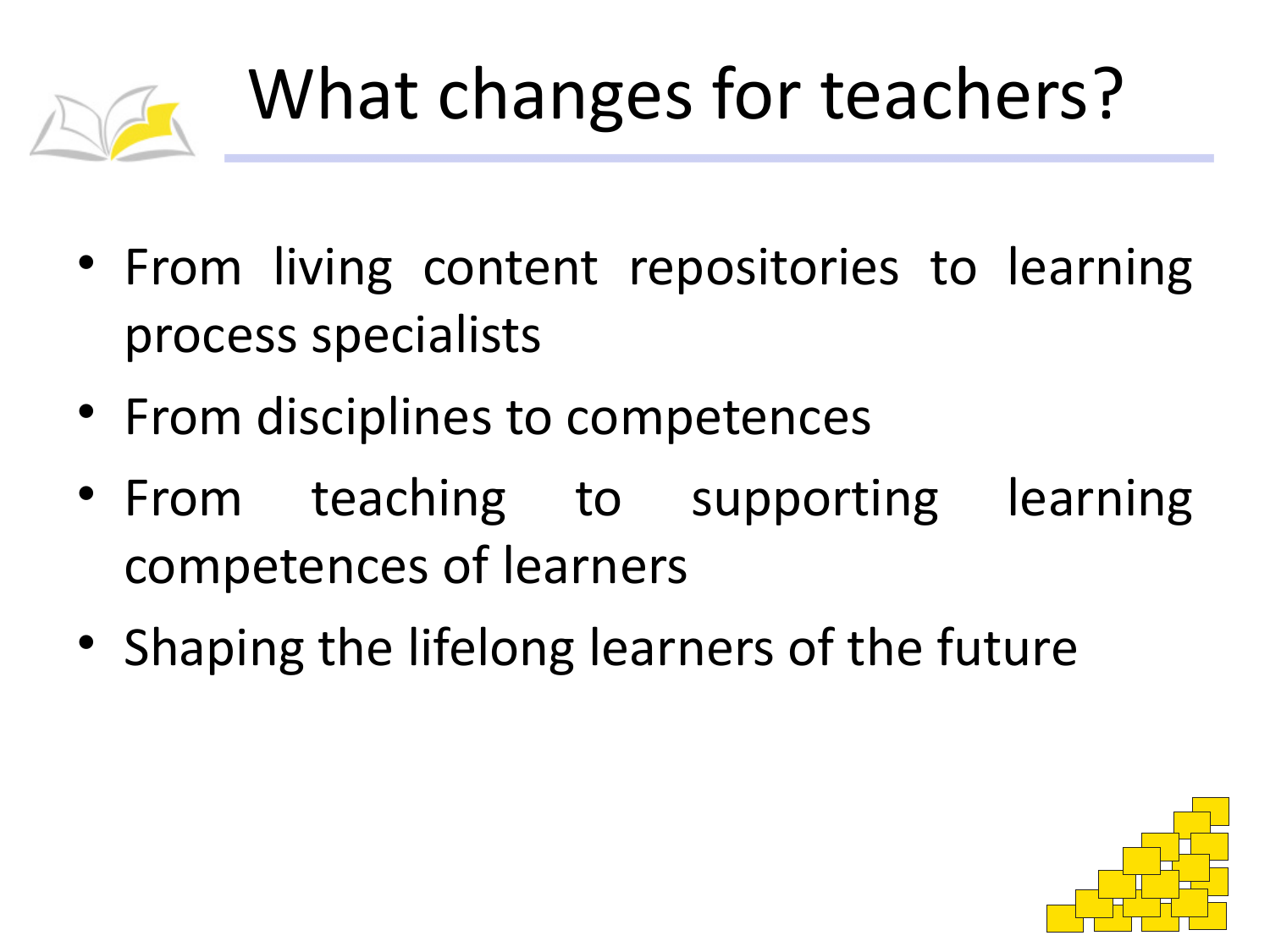| <b>KEY TEACHING</b><br><b>PROCESSES</b>                                                                   | <b>EXAMPLES OF TRADITIONAL</b><br><b>PEDAGOGICAL TASKS</b>                                                                                                      | <b>EXAMPLES OF TECHNOLOGY-</b><br><b>RELATED / ELEARNING-</b><br><b>SPECIFIC TASKS</b>                                            |
|-----------------------------------------------------------------------------------------------------------|-----------------------------------------------------------------------------------------------------------------------------------------------------------------|-----------------------------------------------------------------------------------------------------------------------------------|
| Learning<br>$needs\bullet$<br>analysis<br><i>of</i><br>the<br>addressed<br>target.<br>$groups)$ -students | Design of <i>ad hoc</i> instruments for<br>learning needs analysis.<br>Provision of continuing advice<br>and support to learners during<br>the study programme. | Analysis and selection of a<br>virtual medium for lessons<br>consistent with<br>the<br>addressed<br>students's<br>learning needs. |

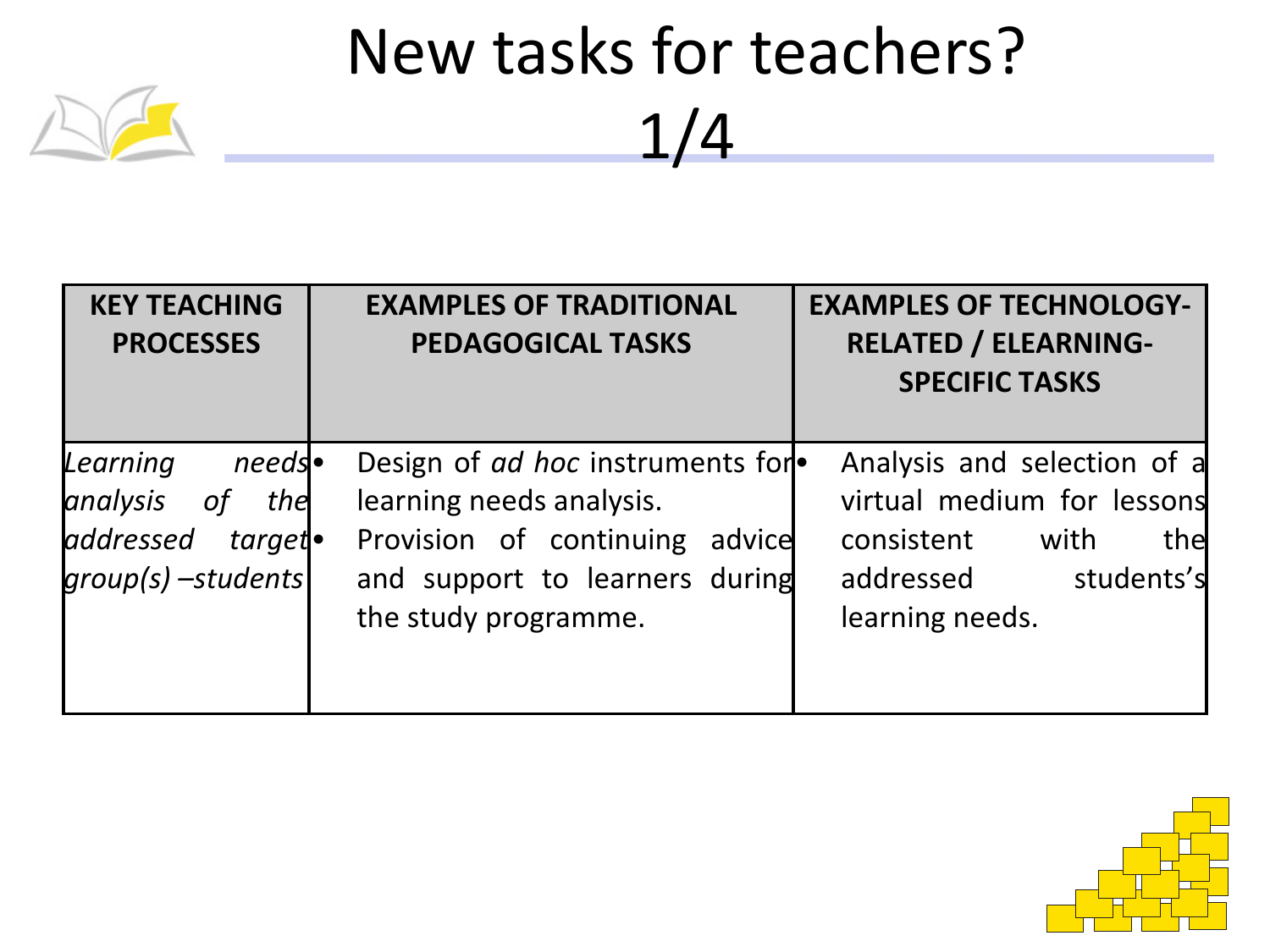

| <b>KEY TEACHING</b><br><b>PROCESSES</b> | <b>EXAMPLES OF TRADITIONAL</b><br><b>PEDAGOGICAL TASKS</b>                                                                                                                                                                                                                                                                                                                                            | <b>EXAMPLES OF TECHNOLOGY-</b><br><b>RELATED / ELEARNING-</b><br><b>SPECIFIC TASKS</b>                                                                                                                                                                                                                                                                 |
|-----------------------------------------|-------------------------------------------------------------------------------------------------------------------------------------------------------------------------------------------------------------------------------------------------------------------------------------------------------------------------------------------------------------------------------------------------------|--------------------------------------------------------------------------------------------------------------------------------------------------------------------------------------------------------------------------------------------------------------------------------------------------------------------------------------------------------|
| Teaching and<br>learning design         | Incorporation of the results of<br>learning needs analysis within the<br>study programme (adaptation).<br>Suggestion of and support to study<br>programmes.<br>Selection and/or development of<br>adequate reference materials.<br>Design of adequate support system<br>(tutors, mentors, moderators, etc.).<br>Identification of the main issues to be<br>addressed by assessment and<br>evaluation. | Selection and adaptation of<br>digital contents<br>Development of digital<br>contents.<br>Design of online lessons<br>(selection of the most adequate<br>media, communication<br>strategy, language,<br>teaching/learning tools).<br>Design of the online support<br>system (identification of roles,<br>responsibilities, work schedule,<br>$etc.$ ). |

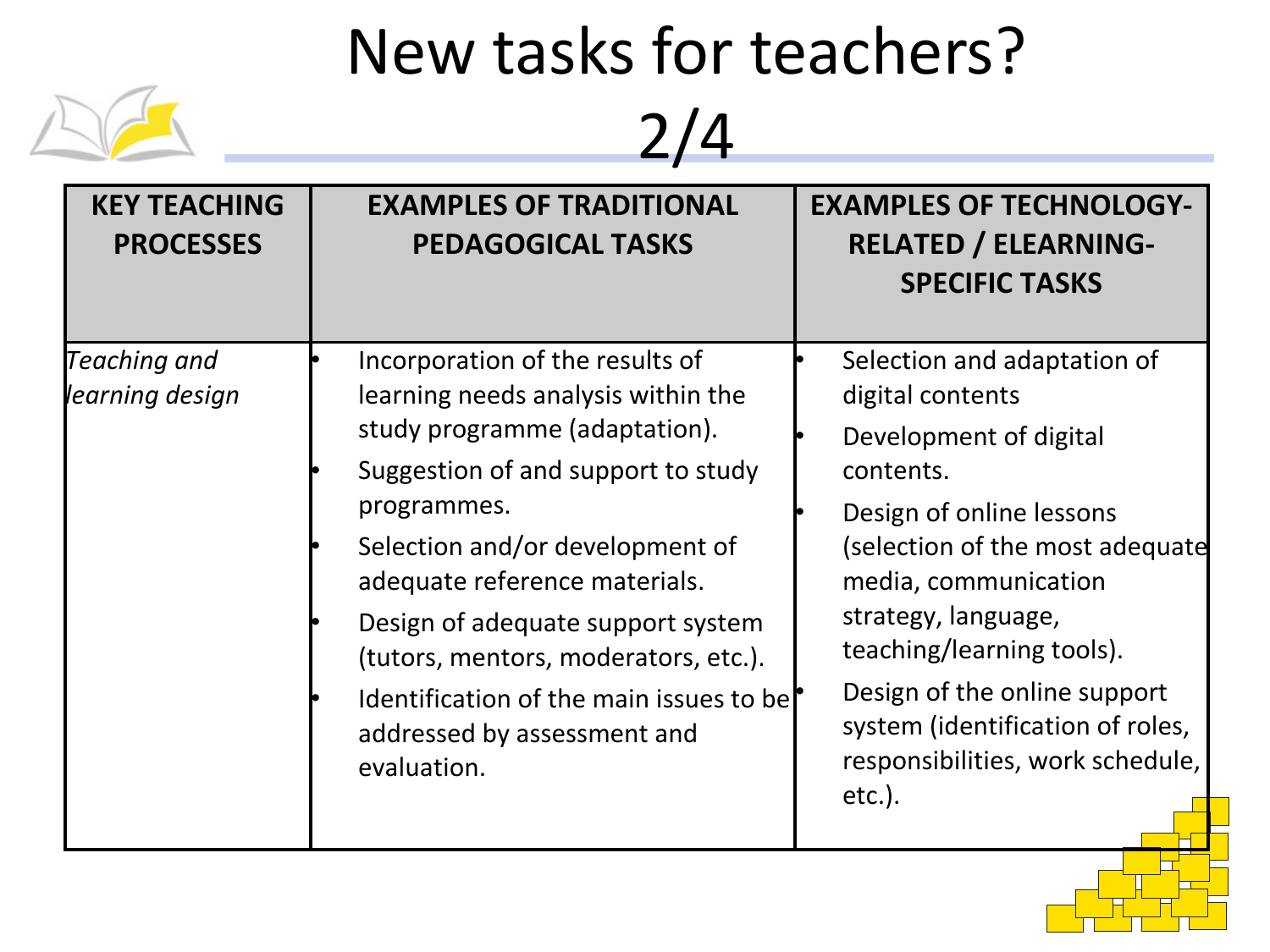

| Delivery of the learning<br>programme<br>strategies.<br>students. |                                                                                                                                                                                                                                                                                                                                                                                                                                                     | <b>SPECIFIC TASKS</b>                                                                                                                                                                                                                                                                                                                                                                                                                                  |
|-------------------------------------------------------------------|-----------------------------------------------------------------------------------------------------------------------------------------------------------------------------------------------------------------------------------------------------------------------------------------------------------------------------------------------------------------------------------------------------------------------------------------------------|--------------------------------------------------------------------------------------------------------------------------------------------------------------------------------------------------------------------------------------------------------------------------------------------------------------------------------------------------------------------------------------------------------------------------------------------------------|
| collaboration.<br>difficult situations.<br>learners.<br>learning. | Adoption of appropriate learning<br>Use of suitable communication strategies.<br>Activities to make the most of the<br>Encouragement for participation and<br>Use of appropriate question techniques.<br>Management of learners and of possible<br>Management of multi-cultural audiences.<br>Establishment of relationships with<br>Provision of content expertise.<br>Management of activities that facilitate<br>Co-ordination of study courses. | Delivery of online lessons (using<br>solutions such as real-time sessions,<br>virtual classroom, etc.).<br>Provision of technical expertise.<br>Use of web pages/emails for<br>communication with learners.<br>Use of bulletin boards, discussion<br>fora, text, videoconferencing and<br>audio, for communication with<br>learners.<br>Tracking and analysis of learners'<br>participation (by means of CAA -<br><b>Computer-Assisted Assessment)</b> |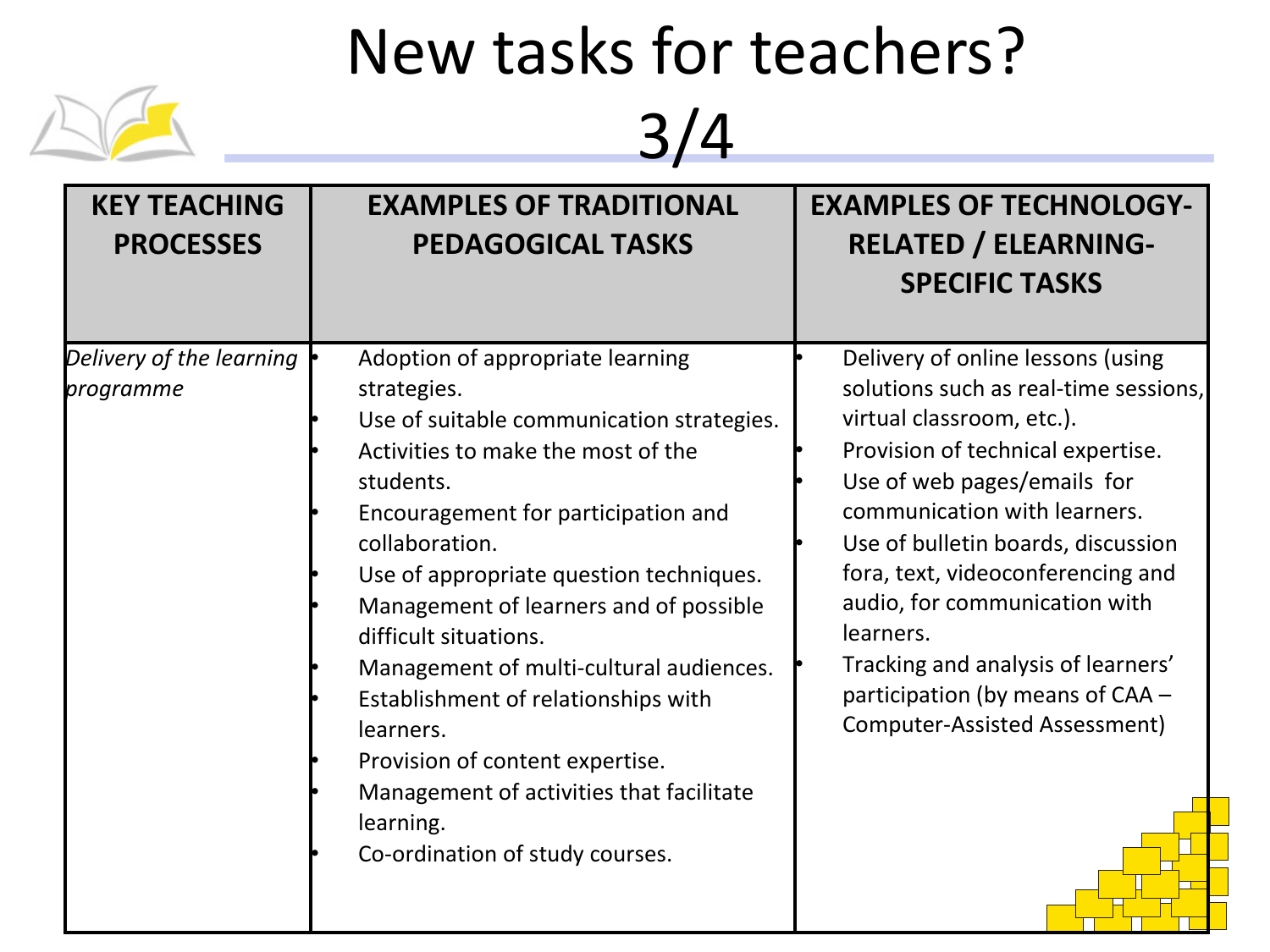

| <b>KEY TEACHING</b><br><b>PROCESSES</b> | <b>EXAMPLES OF TRADITIONAL</b><br><b>PEDAGOGICAL TASKS</b>                                         | <b>EXAMPLES OF TECHNOLOGY-</b><br><b>RELATED / ELEARNING-</b><br><b>SPECIFIC TASKS</b> |
|-----------------------------------------|----------------------------------------------------------------------------------------------------|----------------------------------------------------------------------------------------|
| Monitoring and<br>evaluation            | Monitoring<br>review<br>ofl•<br>and<br>students' progress.<br>Evaluation<br>learners'<br><b>of</b> | Development of evaluation<br>tests using test generation<br>programmes.                |
|                                         | performance.                                                                                       | Processing and analysis of<br>evaluation data retrieved<br>from the online system.     |

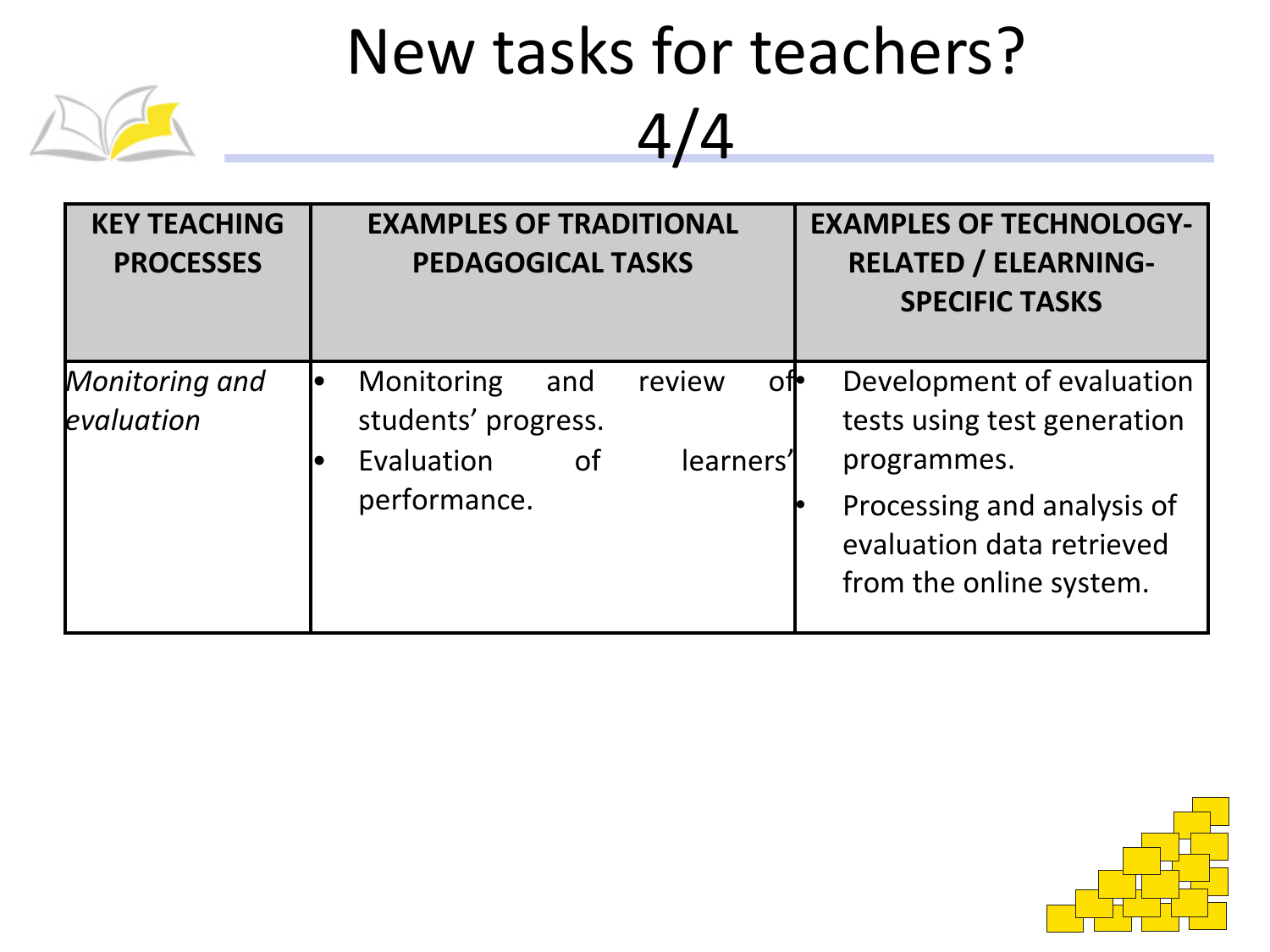

# So, we know approximately HOW teachers should CHANGE…

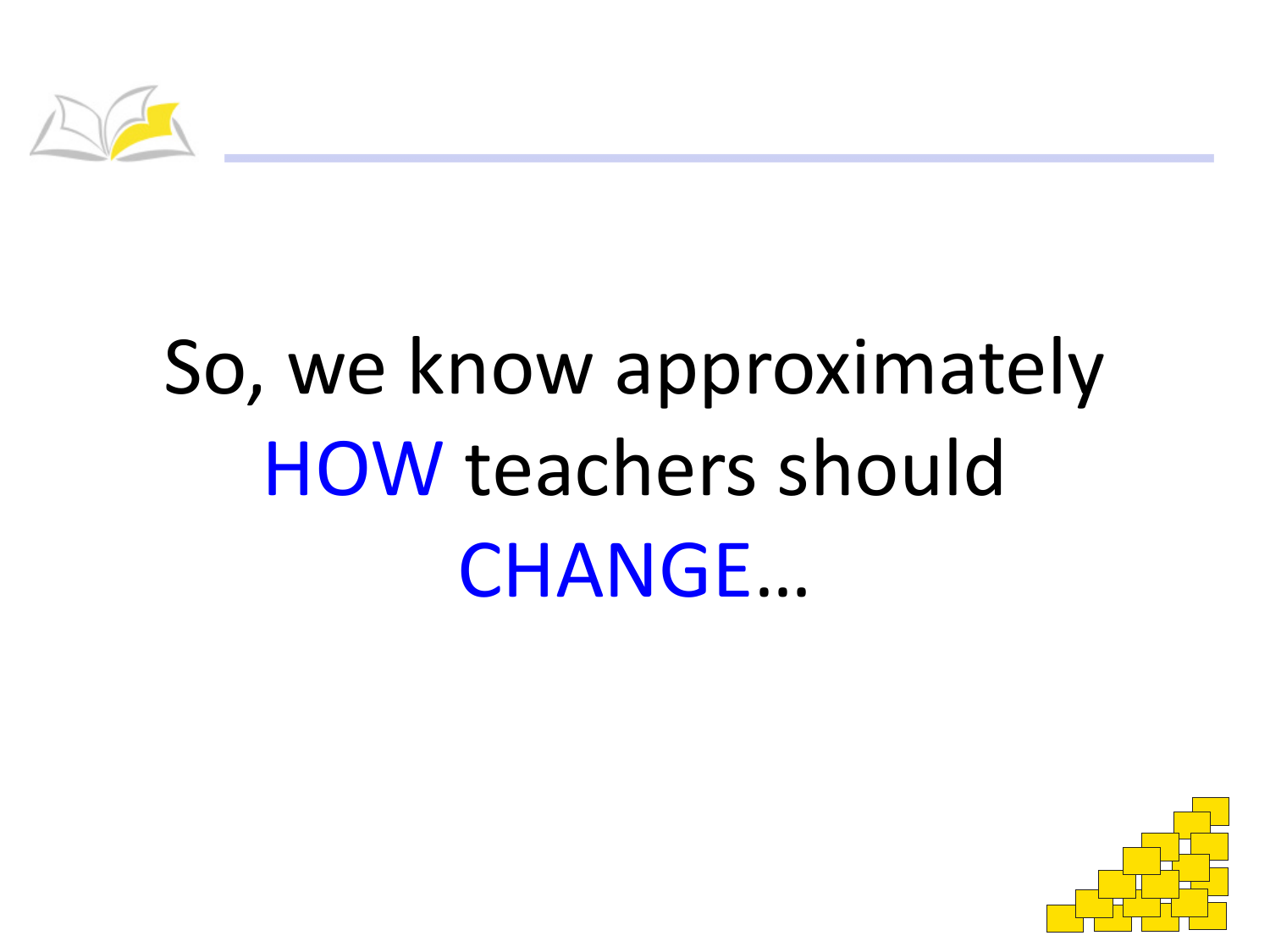

# ... but what is most important is understanding WHY to CHANGE